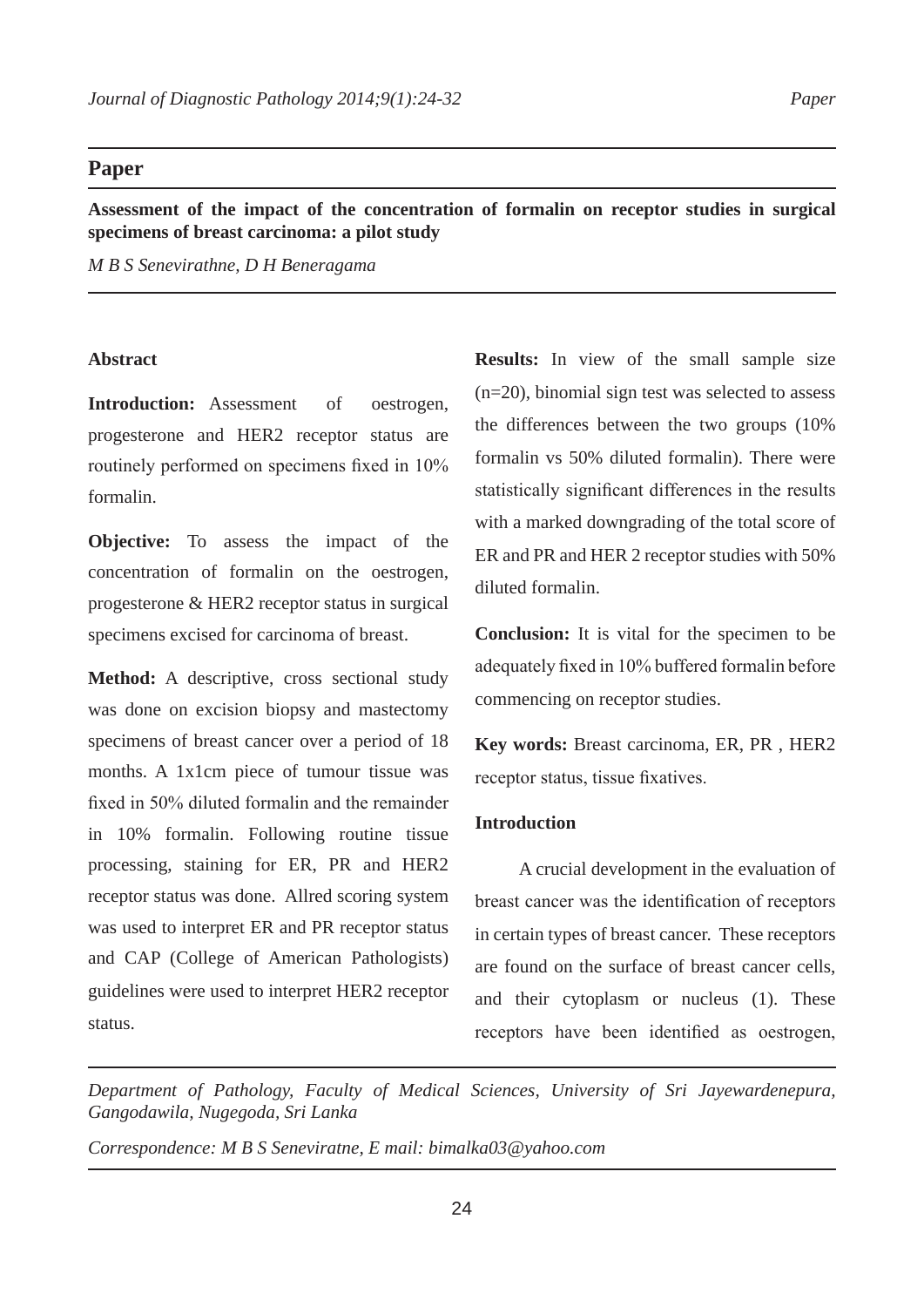progesterone and HER2 which belongs to the family of epidermal growth factors.

Some breast cancers require oestrogen to continue growth. These tumours can be identified by the presence of oestrogen receptors (ER) and progesterone receptors (PR) on the surface. This type of tumours are treated with drugs such as tamoxifen to block the action of oestrogen (2,3). Progesterone receptors (PR) are usually found along with oestrogen receptors.

Tumours that are positive for ER and PR receptors generally have a better prognosis (4). Between 25% and 30% of breast cancers have an amplification of HER2 gene or overexpression of its protein product. This receptor is normally stimulated by a growth factor which causes the cell to divide. In the absence of the growth factor the cell will stop dividing. Overexpression of HER2 receptors in breast cancer is associated with an increased disease recurrence and a worse prognosis. The monoclonal antibody trastuzumab (Herceptin) in combination with conventional chemotherapy is given for HER2 positive tumours. The tumours with none of these receptors are known as triple negative (5).

Routine histological assessment will provide morphological features of the tumour. The assessment of receptors is done by immunohistochemical methods (6). Formalin fixed, paraffin embedded tissue blocks are used to determine the receptor status of tumours. The principal of immunohistochemistry lies in the formation of immune complexes by an antigen-antibody reaction. A chromogen that binds to the complexes is used to bring out a specific colour which can be readily detected under the light microscope (7). Widely used immunohistochemical stains for breast carcinoma include monoclonal mouse anti-human oestrogen receptor, monoclonal mouse anti-human progesterone receptor, and polyclonal rabbit anti-human HER2 oncoprotein.

The most effective treatment regime for breast carcinoma is decided by the oncologist based on the morphological features and the receptor status of the tumour. Prognosis is a prediction of outcome and the probability of disease-free survival. It is the duty of the reporting pathologist to include the diagnosis and prognostic information in the final histopathological report. With the correct treatment plan, the disease free interval can be prolonged. This will increase the 10 year survival rate of the patients.

The concentration of formalin varies due to many reasons, out of which the most common being over dilution resulting in an incorrect dilution. This problem is encountered in certain institutions. Hence it is vital to maintain proper standards in laboratory procedures to ensure the accuracy of the results.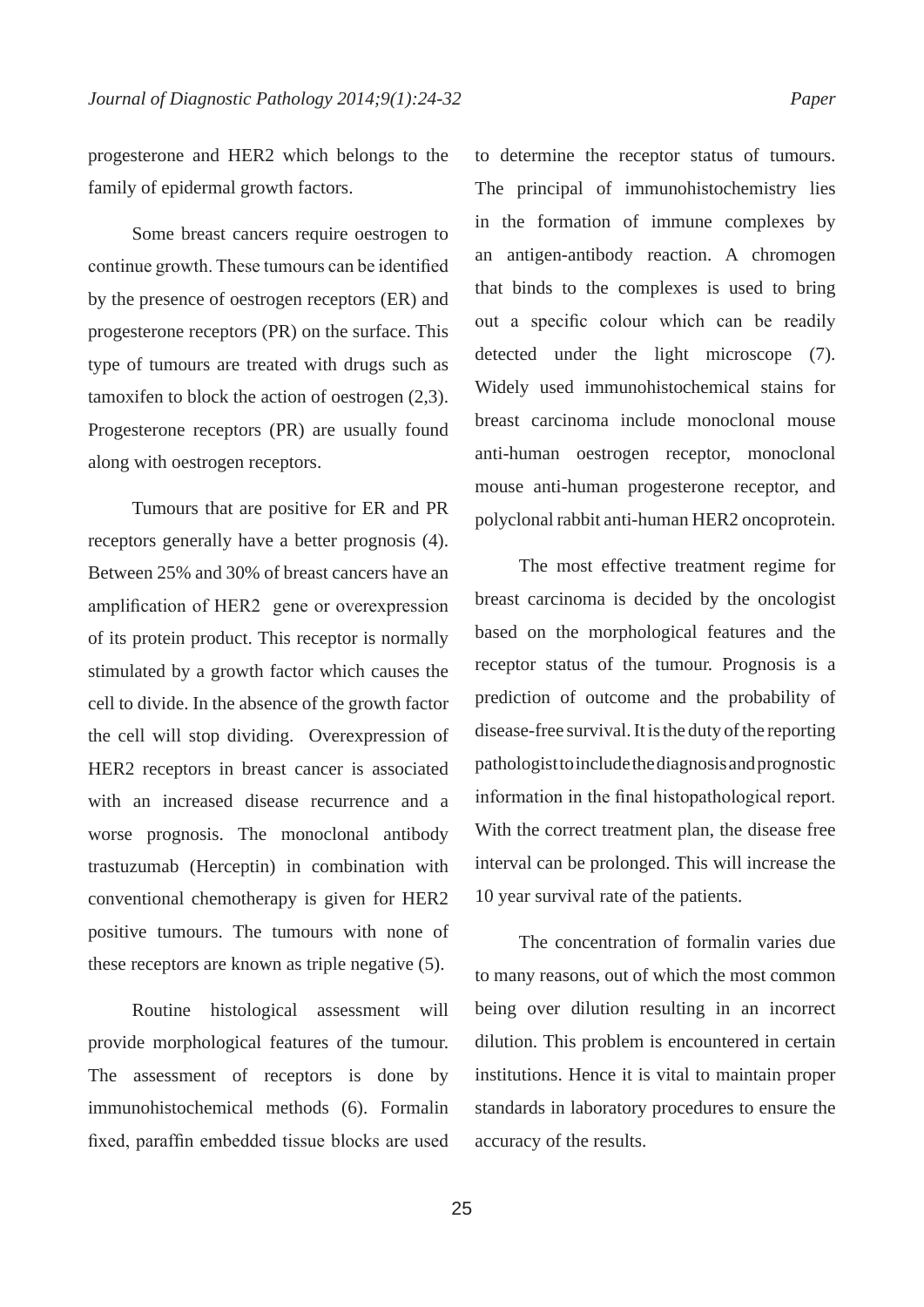#### **Objective**

To assess the impact of the concentration of formalin on oestrogen, progesterone and HER2 receptor studies of surgical specimens excised for carcinoma of breast.

### **Methodology**

A descriptive cross sectional study was done at the Department of Pathology, Faculty of Medical Sciences, University of Sri Jayewardenepura and Histopathology Laboratory, Lanka Hospital, Narahenpita, Colombo 05. Excision biopsy specimens and mastectomy specimens of breast carcinoma that have been excised for carcinoma of breast, over a period of 18 months from June 2011 to December 2012, were included in the study. After careful macroscopic examination specimens which

# were received in the fresh state, a 1x1cm piece of tissue was taken from the tumour and fixed in 50% diluted formalin (10% buffered formalin diluted by 50%). The remaining tissue was fixed in formalin with the optimum concentration (10% buffered formalin).

Following adequate fixation, tissues were submitted for processing. After reporting the histological features of the tumour, further sections were prepared from both groups for receptor studies. Results of the 02 groups were independently reviewed by the investigators. Routine histology slides were assessed for tumour type and grade. Results of the receptor studies were evaluated in keeping with the standard reporting guidelines (8,9). The HER 2 receptor status was assessed according to the College of American Pathologists guidelines (10).

#### **Results**

| <b>Patient</b>     | <b>Tumour type</b>                        | Group 1<br>(standard 10% formalin) |                |                  | Group 2<br>(50% diluted formalin) |                |                  |
|--------------------|-------------------------------------------|------------------------------------|----------------|------------------|-----------------------------------|----------------|------------------|
| identification no. | & Grade                                   | ER                                 | <b>PR</b>      | HER <sub>2</sub> | ER                                | <b>PR</b>      | HER <sub>2</sub> |
| 1.001              | Invasive duct<br>carcinoma-<br>Nottingham | Total<br>score                     | Total<br>score |                  | Total<br>score                    | Total<br>score |                  |
|                    | grade I                                   | 7/8                                | 6/8            | $1+$             | 3/8                               | 3/8            | $1+$             |

#### **Table 1: Histological type, grade and receptor status of the two groups**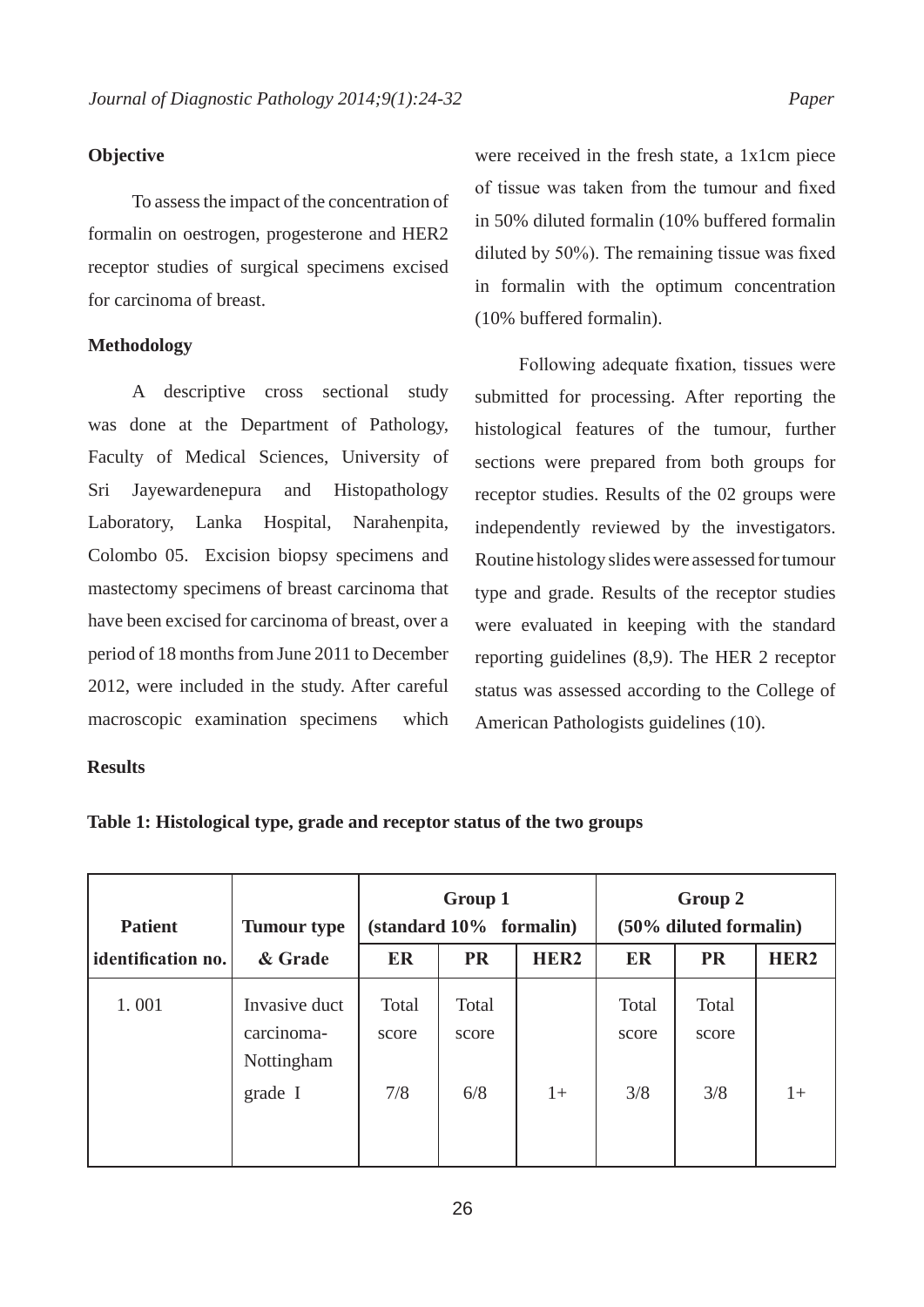| 2.002 | Invasive duct<br>carcinoma<br>Nottingham<br>grade II    | 2/8 | 2/8 | $3+$             | 2/8   | 2/8   | $1+$             |
|-------|---------------------------------------------------------|-----|-----|------------------|-------|-------|------------------|
| 3.003 | Invasive duct<br>carcinoma<br>Nottingham<br>grade II    | 6/8 | 4/8 | $1+$             | 3/8   | 2/8   | $\boldsymbol{0}$ |
| 4.004 | Invasive duct<br>carcinoma<br>Nottingham<br>grade II    | 6/8 | 5/8 | $\boldsymbol{0}$ | 4/8   | 4/8   | $\boldsymbol{0}$ |
| 5.005 | Invasive duct<br>carcinoma<br>Nottingham<br>grade III   | 2/8 | 2/8 | $3+$             | 0/8   | 0/8   | $2+$             |
| 6.006 | Invasive duct<br>carcinoma<br>Nottingham<br>grade I     | 7/8 | 6/8 | $1+$             | 5/8   | 4/8   | $\boldsymbol{0}$ |
| 7.007 | Invasive lobular<br>carcinoma<br>Nottingham<br>grade II | 5/8 | 4/8 | $1+$             | 3/8   | 3/8   | $\boldsymbol{0}$ |
| 8.008 | Invasive duct<br>carcinoma<br>Nottingham<br>grade III   | 2/8 | 2/8 | $\boldsymbol{0}$ | 2/8   | 2/8   | $\boldsymbol{0}$ |
| 9.009 | Invasive duct<br>carcinoma<br>Nottingham<br>grade II    | 2/8 | 2/8 | $3+$             | $0/8$ | $0/8$ | $2+$             |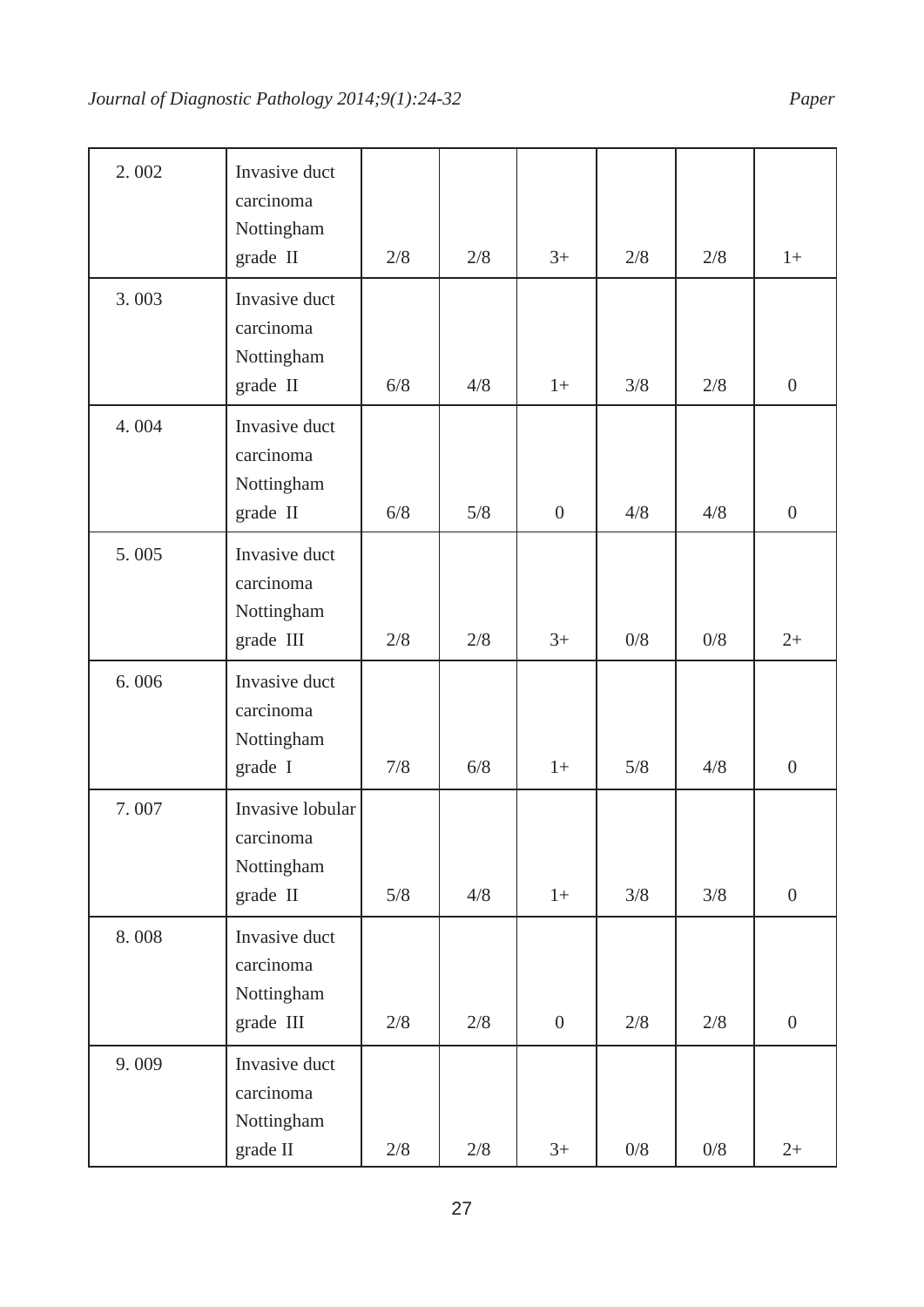| 10.0010 | Invasive duct<br>carcinoma<br>Nottingham<br>grade II    | 7/8 | 6/8 | $\overline{0}$   | 5/8 | 5/8   | $\boldsymbol{0}$ |
|---------|---------------------------------------------------------|-----|-----|------------------|-----|-------|------------------|
| 11.0011 | Invasive duct<br>carcinoma<br>Nottingham<br>grade III   | 0/8 | 0/8 | $3+$             | 0/8 | 0/8   | $2+$             |
| 12.0012 | Invasive lobular<br>carcinoma<br>Nottingham<br>grade II | 0/8 | 0/8 | $\boldsymbol{0}$ | 0/8 | 0/8   | $\overline{0}$   |
| 13.0013 | Invasive duct<br>carcinoma<br>Nottingham<br>grade II    | 5/8 | 4/8 | $2+$             | 2/8 | 2/8   | $1+$             |
| 14.0014 | Invasive duct<br>carcinoma<br>Nottingham<br>grade III   | 2/8 | 2/8 | $3+$             | 0/8 | 0/8   | $2+$             |
| 15.0015 | Invasive duct<br>carcinoma<br>Nottingham<br>grade I     | 8/8 | 7/8 | $\boldsymbol{0}$ | 6/8 | 6/8   | $\boldsymbol{0}$ |
| 16.0016 | Invasive duct<br>carcinoma<br>Nottingham<br>grade II    | 5/8 | 2/8 | $1+$             | 2/8 | $0/8$ | $\boldsymbol{0}$ |
| 17.0017 | Invasive duct<br>carcinoma<br>Nottingham<br>grade II    | 6/8 | 7/8 | $2+$             | 4/8 | 4/8   | $1+$             |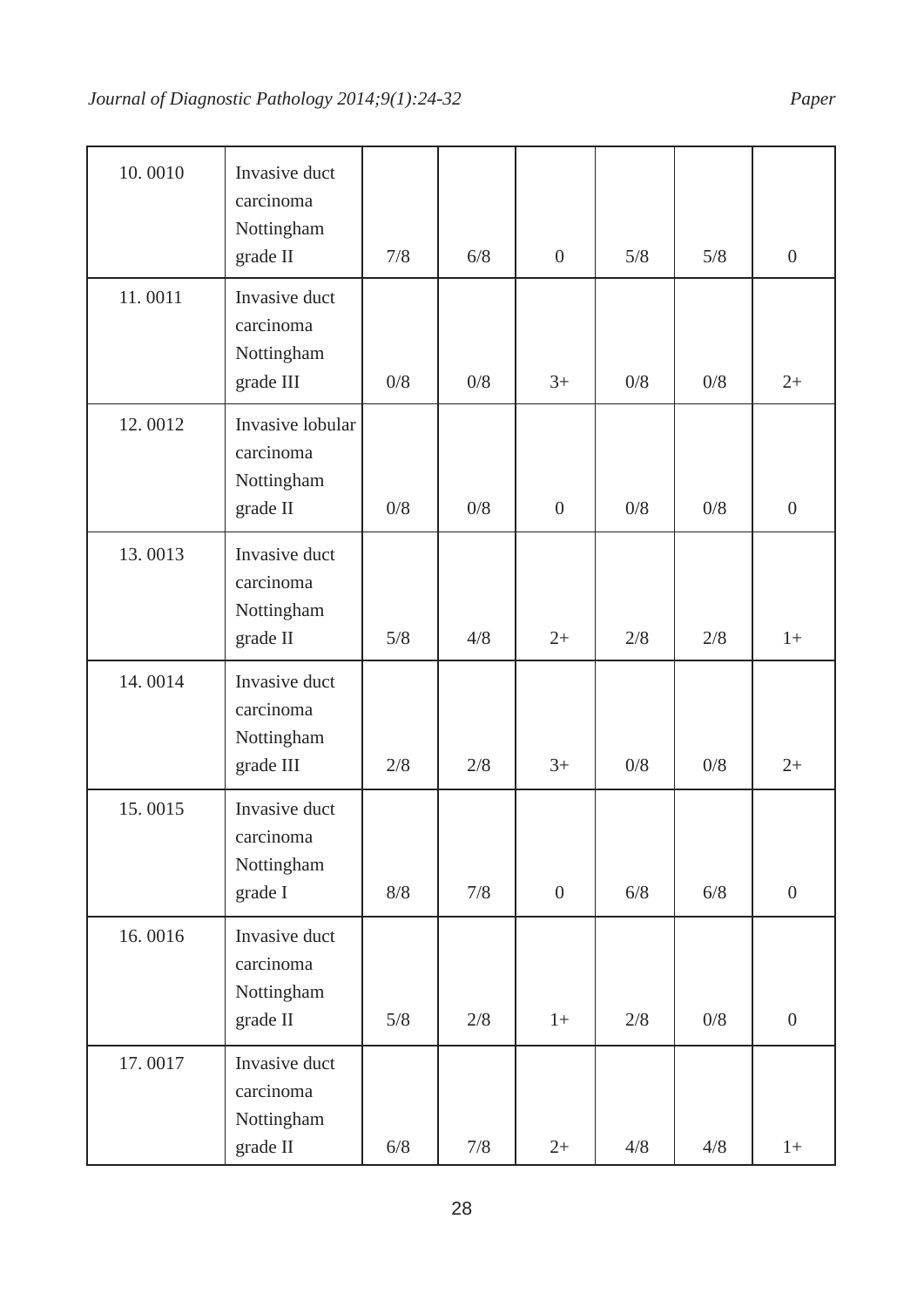| 18.0018 | Invasive duct<br>carcinoma<br>Nottingham<br>grade II  | 5/8 | 6/8 | $3+$ | 3/8 | 2/8 | $2+$           |
|---------|-------------------------------------------------------|-----|-----|------|-----|-----|----------------|
| 19.0019 | Invasive duct<br>carcinoma<br>Nottingham<br>grade III | 2/8 | 2/8 | $1+$ | 0/8 | 0/8 | $\overline{0}$ |
| 20.0020 | Invasive duct<br>carcinoma<br>Nottingham<br>grade II  | 7/8 | 8/8 | $1+$ | 6/8 | 6/8 | $\overline{0}$ |

There was a significant downgrading of the scores of ER, PR, and HER2 studies with 50% diluted formalin. 80% of cases showed a downgrading of the score of oestrogen receptor studies with 50% diluted formalin. Downgrading of the score of progesterone receptor studies with 50% diluted formalin was similar to the results of the oestrogen receptor study. There was downgrading of the HER 2 score in 70 % of cases when 50% diluted formalin was used.

According to the binomial sign test analysis there is a significant difference in the p values of the two groups (10% formalin versus 50% diluted formalin) for ER, PR and HER2 receptors

### **Discussion**

There were statistically significant

differences (p values) in the results of the two groups. There was a marked downgrading of the total score of ER and PR receptor studies when formalin with the optimum concentration was not used. The results of HER2 studies also revealed similar changes.

It is extremely important for the specimen to be fixed adequately in 10% buffered formalin before commencing receptor studies. Accurate information with regard to the receptor studies, helps the oncologist to decide on the most suitable drug regime for patients with breast carcinoma. Effective drug therapy will reduce the recurrence rate and prolong the disease free interval (11,12).

Surgical specimens that have been excised for breast carcinoma reach the histopathology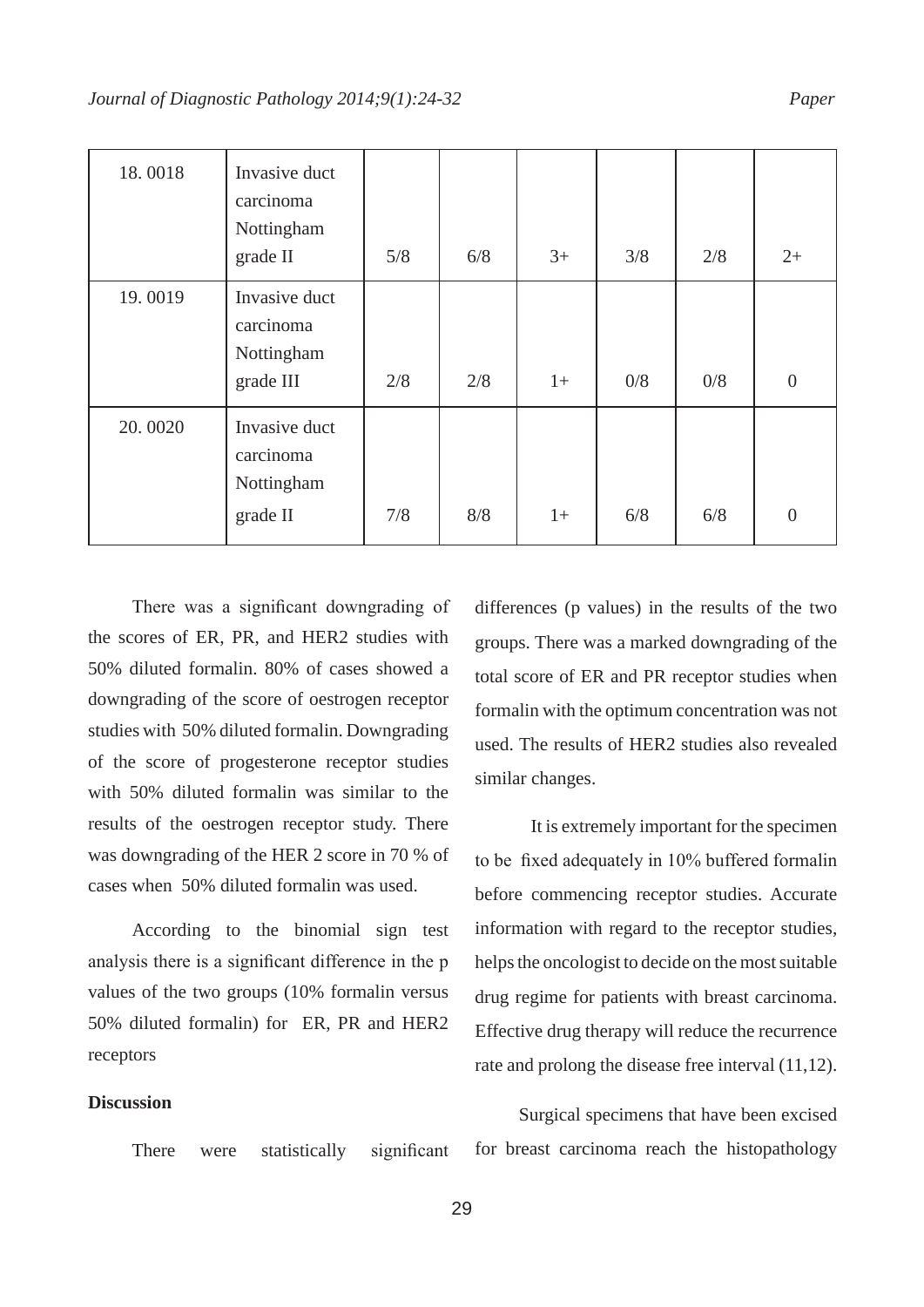laboratories from the operating theatres. The tissue fixative (10% buffered formalin) is provided by the laboratory and is added to the specimen containers in the theatre complex. Over dilution of formalin can happen in the laboratories or in the operating theatres.

It is vital for laboratory as well as theatre staff to be aware of this problem which interferes with proper fixation of surgical specimens. Working together as a team and close communication between the laboratory and theatre staff may help to overcome most of the problems.

#### **Suggestions to overcome the deficiencies:**

- 1. Regular supervision of laboratory and theatre staff
- 2. Adherence to laboratory protocols and guidelines
- 3. Active participation in external and internal quality control programs
- 4. Enrolment for laboratory accreditation
- 5. Regular consultative meetings with all categories of laboratory and theatre staff
- 6. Improvement of storage facilities in theatre complexes and laboratories
- 7. Maintenance of an inventory
- 8. Regular audit checks
- 9. Continuous medical education
- 10. Regular checking of purchase orders

### **Conclusion**

The results of the study indicated that the poor quality of formalin interfered with the accurate interpretation of ER, PR and HER2 receptor studies. Hence it is vital to check the quality of formalin at regular intervals. This task cannot be achieved without the help of different categories of staff involved in the process of purchasing chemicals, handling and dispatch. Administrative staff should be informed about the seriousness of this problem.

It is also advisable to seek advice from the heads of laboratories before purchasing chemicals. The problems with regard to the quality of chemicals can be addressed in such instances. Measures should be taken to improve the supervision of hospital stores where the chemicals are kept. Strict measures should be adopted to avoid malpractice during dispatch of formalin to the laboratories. In laboratories the preparation of chemicals should be carried out under the supervision of senior technicians. Regular monitoring of laboratory work by administrative staff, senior technicians and laboratory consultants will ensure the smooth functioning of routine laboratory work.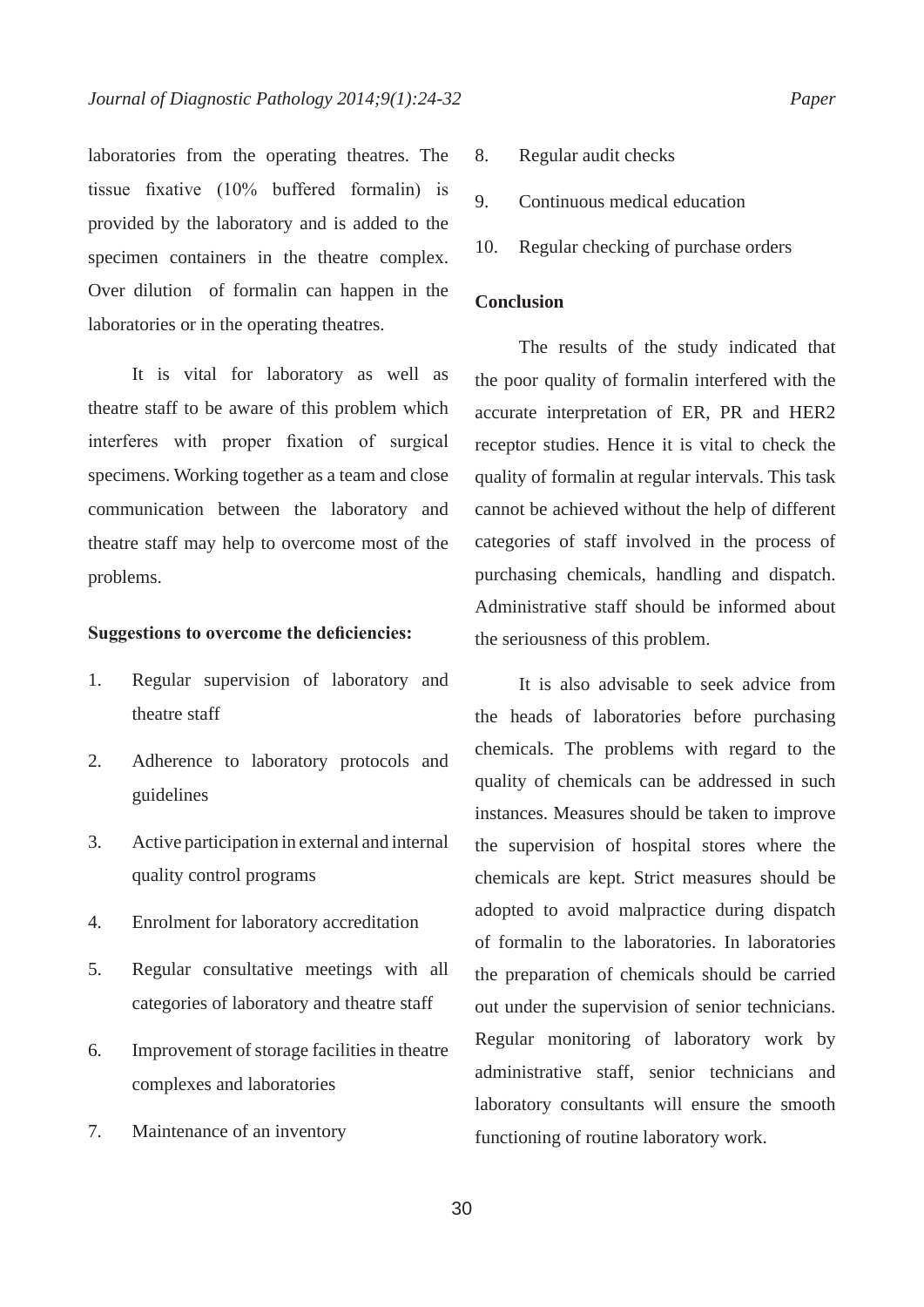In addition, the regular participation in internal and external quality assurance programs will help to identify the strengths and weaknesses of each institution and thereby improve the quality of work.

#### **Acknowledgements**

We express our sincere gratitude to the technical staff and laboratory assistants of the histopathology laboratories at the Department of Pathology, Faculty of Medical Sciences, University of Sri Jayewardenepura and Lanka hospitals Pvt. Ltd, Narahenpita, Colombo 05. This project was funded by a research grant awarded by the University of Sri Jayewardenepura (Grant Number: ASP/06/RE/ MED/2011/14)

#### **References**

- 1. Bur ME, Zimarowski MJ, Schnitt SJ, Baker S, Lew R: Oestrogen receptor immunohistochemistry in carcinoma in situ of breast. *Cancer* 69:1174-1181, 1992.
- 2. Smith I, Dowsett M: Comparison of anastrozole vs. tamoxifen alone or in combination as neoadjuvant treatment of oestrogen receptor-positive operable braest cancer in postmenopausal women: *Breast Cancer Research* 2003;82.
- 3. Goss PE, Ingle JN, Martino S, et al: A randomized trial of letrozole in postmenopausal women after five years of tamoxifen therapy for early-stage breast cancer. *New England Journal Medicine*  2003;349: 1793- 1802.
- 4. Santen RJ, Song RX, Zhang Z, et al: Adaptive hypersensitivity to oestrogen: Mechanism for sequential response to hormonal therapy in breast cancer. *Clinical Cancer Research*  2004;10:337S-345S.
- 5. Winer EP, Hudis C, Burstein HJ, et al: American society of clinical Oncology technology assessment on the use of aromatase inhibitors as adjuvant therapy for women with hormone receptor-positive breast cancer: Status report 2002. *Journal of Clinical Oncology* 2002;20:3317-3327.
- 6. Battifora H, Mehta P, Ahn C, Esteban J: Oestrogen receptor immunohistochemical assay in paraffinembedded tissue. A better gold standard. *Applied Immunohistochemistry* 1993; 1:39-45
- 7. Battifora H: Immunohistochemistry of hormone receptors in routinely processed tissues. The new gold standard. *Applied Immunohistochemistry*  1994; 2:143-145,